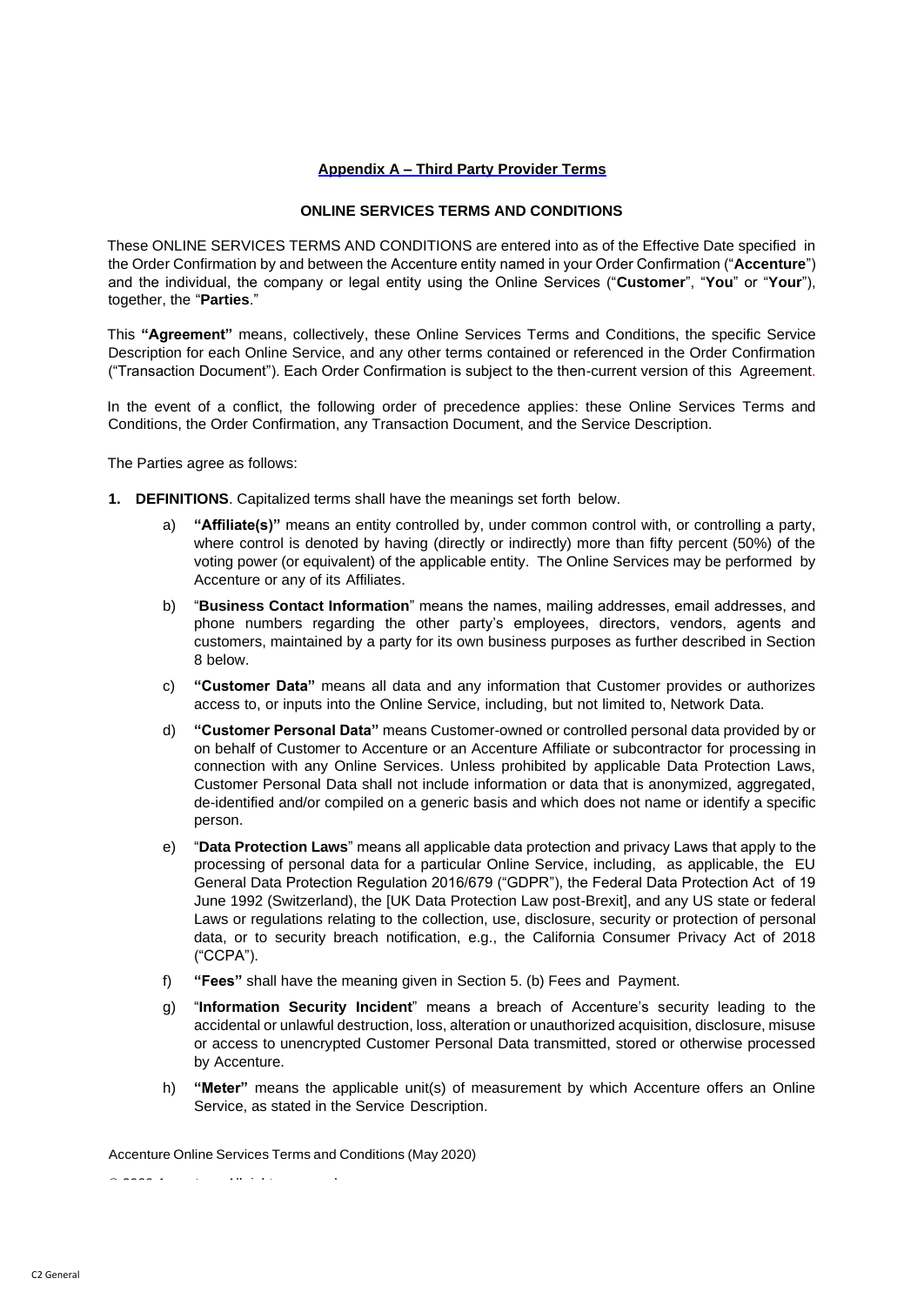- i) **"Order Confirmation"** means the electronic receipt or signed Order Confirmation that confirms a purchase of the applicable Service(s) and the Term.
- j) **"Network Data"** means data that Accenture or its Affiliates process, collect, retain and use in order to configure the Online Services, to provide the Online Services, and/or in connection with Your use of the Online Service, including but not limited to time of transaction, User IP address, username, URL, URL category, status (success or error), file type, filter result (allowed or denied), virus ID, and other metadata (e.g. browser software used), and any other network traffic (and related data) sent to or received from Customer through use of the Online Services, in detail and/or in an aggregated form.
- k) **"Online Service(s)"** means any solution hosted, provided or managed by Accenture, or its Affiliates, including any Service Component(s), for which the Service Description is published with this Agreement on [www.accenture.com/us-en/insights/security/legal-terms, o](http://www.accenture.com/us-en/insights/security/legal-terms)r successor URL.
- l) **"Service Component(s)"** means certain enabling software and/or hardware peripheral(s) which may be provided by Accenture as an incidental part of the Online Service(s).
- m) **"Service Description"** means Accenture's published description of an Online Service's features, including, but not limited to, any service-specific additional terms and requirements, and any accompanying service level agreements.
- n) **"Subscription"** means, for purposes of this Agreement, a fixed term right to access, use and/or benefit from an Online Service as defined in an Order Confirmation.
- o) "**Subprocessors**" means third parties authorized under the terms of this Exhibit to have access to and process Customer Personal Data in order to provide a portion of the Services.
- p) **"Term"** means the period of time for which a Subscription is valid, as defined in each Order Confirmation.

The terms "controller," "data subject," "de-identification," "personal data," "process," "processing," "processor," "pseudonymize," "sale," "service provider" and "supervisory authority" as used in this Exhibit have the meanings given in the applicable Data Protection Laws, as relevant.

### **2. USE OF ONLINE SERVICES.**

- a) **Delivery; Right to Modify.** Accenture will perform the Online Services in accordance with this Agreement. Accenture may modify the Online Services and/or the corresponding Service Description at any time: (a) due to changes in applicable laws or industry standards; and (b) for any other reason, if the modification does not materially reduce the level of performance, functionality, security or availability of the Online Services during the Term.
- b) Your Affiliates, and third party consultants may use the Online Services (i) solely for Your or Your Affiliates internal business purpose, (ii) up to the Meter amount for which You have purchased a Subscription, (iii) in compliance with applicable laws and the Acceptable Use Policy [\(www.accenture.com/us-en/insights/security/legal-terms-acceptable-use-archive\),](https://www.accenture.com/us-en/support/security/legal-terms-acceptable-use-archive) and (iv) in accordance with any use limitations defined in the applicable Service Description, provided You assume full responsibility for all actions in connection with such use. If You do not comply with these requirements, Accenture reserves the right to suspend all or part of the Online Services during such non-compliance or terminate the affected Online Services in accordance with this Agreement. You must provide Accenture with information reasonably required to allow Accenture to provision and deliver the Online Service(s) or Accenture's delivery of the Service(s) may be delayed or prevented.
- c) **Use of Customer Data**. You acknowledge and agree that Accenture may use Customer Data to the extent necessary for the purposes of detecting, blocking, analysing and reporting cyber-

Accenture Online Services Terms and Conditions (May 2020)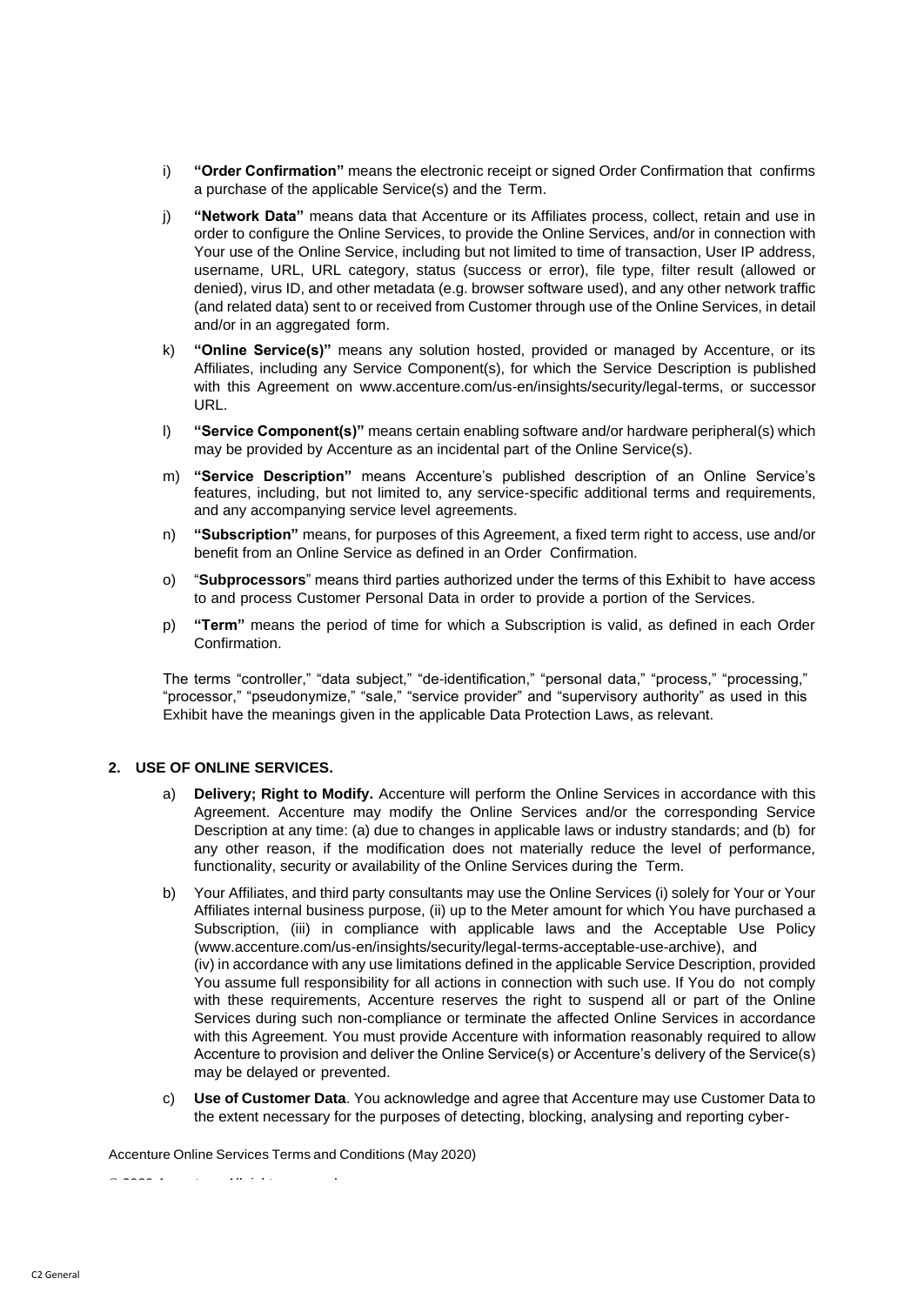threats in the delivery of any Accenture products and services, including, but not limited to, the following purposes: (i) the development of threat intelligence resources aiming at improving the ability of networks and systems to resist unlawful or malicious actions compromising the security of information and services accessible via such networks and systems; and (ii) the development and enhancement of any Accenture products and services. Customer is responsible for its data, and Accenture does not endorse and has no control over what Customer submits while using the Service. Customer assumes full responsibility to back-up and protect Customer Data against loss, damage, or destruction.

- d) **Customer Configurations.** You acknowledge and agree that You are solely responsible for selecting Your configurations and assuring that the selection conforms to Your policies and procedures and complies with all applicable laws and regulations in jurisdictions in which You are accessing the Online Services. Delivery of the Online Service(s) does not include Your configurations, nor policies and procedures implemented and set by You that are available during the Subscription Term.
- e) **Customer Obligations**. You are responsible for obtaining all approvals and consents required by any third parties to use the Service. Accenture is not in default of its obligations if it cannot provide the Online Service when approvals or consents have not been obtained or any third party otherwise validly prevents Accenture from providing the Service. You are responsible for such third party's account information, passwords and other login credentials and must notify Accenture immediately of any known unauthorized possession or use of Your credentials.

### **3. TERM; TERMINATION; END OF ONLINE SERVICE.**

- a) **Term**. The Term will start on the Effective Date and continue through the end of the Term specified in the Order Confirmation, unless otherwise terminated as provided below.
- b) **Right to Termination.** This Agreement or an individual Subscription may be terminated by either party: (i) if the other party breaches any material term of this Agreement and such breach remains uncorrected for thirty (30) days following written notice; (ii) immediately, if the other party becomes the subject of a voluntary or involuntary petition in bankruptcy or any involuntary proceeding relating to insolvency, receivership, liquidation, or similar action for the benefit of creditors as a consequence of debt, or if the other party otherwise ceases or threatens to cease business; or (iii) as otherwise specified in a Service Description.
- c) **Effect of Termination.** Upon termination of an individual Subscription, the Agreement and all other Subscriptions will continue in full force and effect. Upon termination of this Agreement, all current Subscriptions will be terminated immediately. Termination of this Agreement will be without prejudice to any rights or liabilities accrued as of the date of termination. Accenture is entitled to invoice and You agree to pay for all Online Services provided up to the effective date of termination, and all invoices shall become immediately due and payable. Any provision of the Agreement which is intended to survive expiration or termination will survive, including, without limitation, confidentiality, restrictions on use of intellectual property, indemnity, limitations on liability and disclaimers of warranties and damages, governing law, and Your payment obligations accrued prior to termination.
- d) **End of Online Service Availability**. Accenture will provide twelve (12) months' notice of the last date of the availability of an Online Service, unless a shorter period is set forth in a Service Description. Accenture will provide such notification to Your reseller, then-current business or technical contact, or by publication on the administrator portal for the Online Service(s), as applicable. Once an Online Service is no longer available, You will no longer have access to or use of the Online Service(s).

Accenture Online Services Terms and Conditions (May 2020)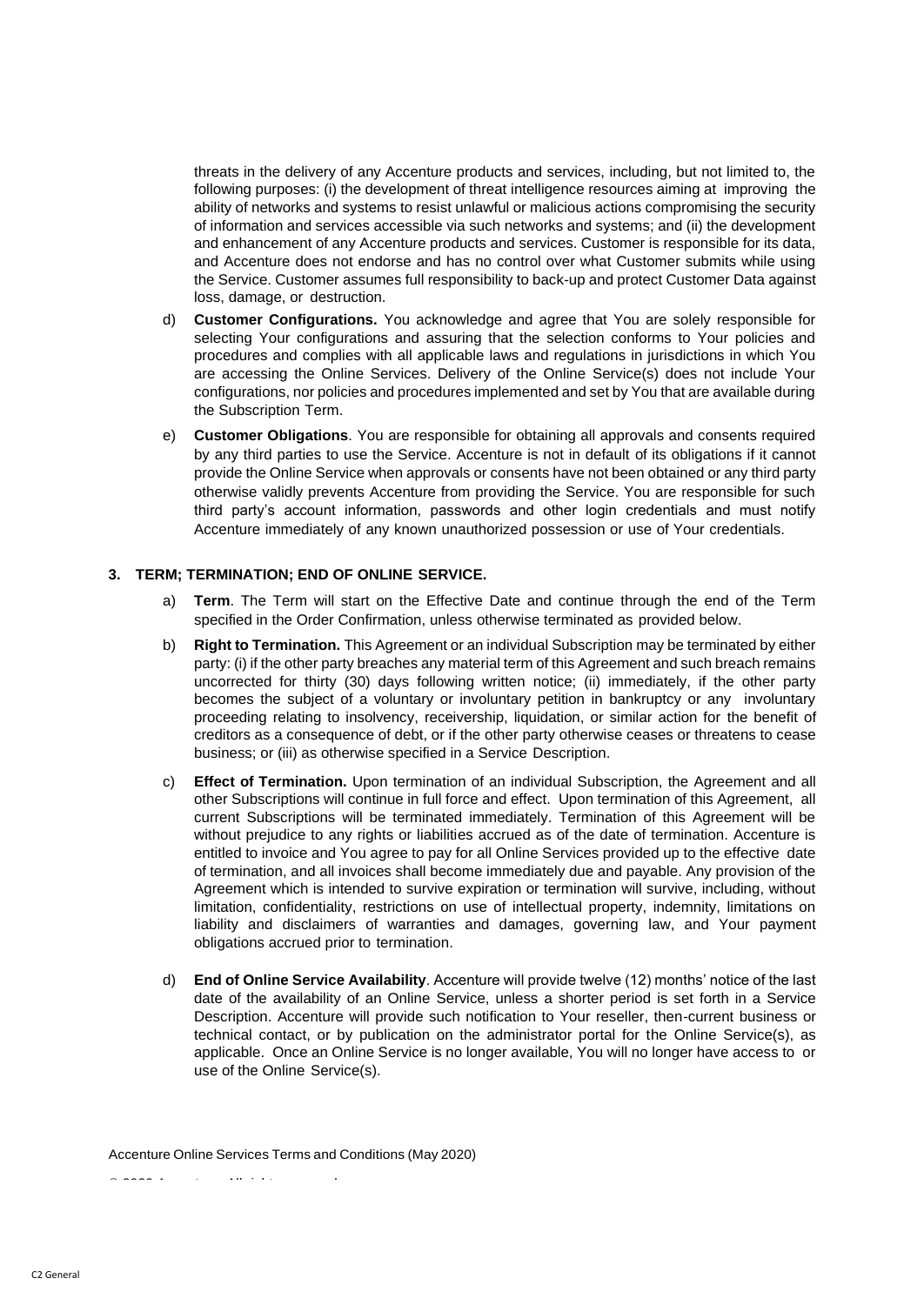**4. LIMITED WARRANTY.** Accenture warrants that it provides Online Service(s) using reasonable care and skill in accordance with the corresponding Services Description. The warranty for an Online Service ends when the Subscription ends.

ACCENTURE DOES NOT WARRANT UNINTERRUPTED OR ERROR-FREE OPERATION OF AN ONLINE SERVICE OR THAT ACCENTURE WILL IDENTIFY ALL THREATS OR VULNERABILITIES, CORRECT ALL DEFECTS OR PREVENT THIRD PARTY DISRUPTIONS OR UNAUTHORIZED THIRD-PARTY ACCESS. THESE WARRANTIES ARE THE EXCLUSIVE WARRANTIES FROM ACCENTURE AND REPLACE ALL OTHER WARRANTIES, INCLUDING THE IMPLIED WARRANTIES OR CONDITIONS OF SATISFACTORY QUALITY, MERCHANTABILITY, NON- INFRINGEMENT, AND FITNESS FOR A PARTICULAR PURPOSE. ACCENTURE'S WARRANTIES WILL NOT APPLY IF THERE HAS BEEN MISUSE, MODIFICATION, DAMAGE NOT CAUSED BY ACCENTURE, FAILURE TO COMPLY WITH INSTRUCTIONS PROVIDED BY ACCENTURE.

**5. INTELLECTUAL PROPERTY; OWNERSHIP; RESTRICTIONS.** You acknowledge that the Online Services, Service Components and related processes, instructions, methods, and techniques are owned by or have been developed by Accenture and/or its licensors, and that the same shall remain the sole and exclusive property of Accenture and/or its licensors. Customer may not reverse engineer any Online Service. You will not assert any rights in Accenture's intellectual property or data, including limitations provided in FAR 12.212 and DFAR Section 227-7202. Accenture will not assert any ownership rights in Customer Data.

### **6. INDEMNIFICATION.**

- a) Accenture will defend, indemnify and hold You harmless against any claims asserting that the Online Services infringe any patent, copyright, trademark, or trade secret of a third party, and will pay any and all damages finally awarded by a court and actually paid by You, or agreed to in a final settlement by Accenture and attributable to such claim. Accenture's obligations under this provision are subject to Your not having compromised or settled such claim and doing the following: (i) notifying Accenture of the claim in writing, as soon as You learn of it; (ii) providing Accenture with all reasonable assistance and information to enable Accenture to perform Accenture's duties under this Section; and (iii) allowing Accenture and its Affiliates sole control of the defense and all related settlement negotiations. Notwithstanding the foregoing, You may participate at Your expense in the defense of any such claim with Your own counsel, provided that Accenture and its Affiliates retain sole control of the claim. You have the right to approve any settlement that affirmatively places on You an obligation that has a material adverse effect on You other than the obligations to cease using the affected Online Service or to pay sums indemnified under this Section. Such approval will not be unreasonably withheld.
- b) If the Online Services are found to infringe, or if Accenture determines in Accenture's sole opinion that the Online Services are likely to be found to infringe, then Accenture will either: (i) obtain for You the right to continue to use the Online Service(s); or (ii) modify the Online Service(s) (including, if applicable, any Service Component(s)) so as to make it non-infringing, or replace it with a non-infringing equivalent substantially comparable in functionality, and in the case of infringing Service Component(s), You will stop using any infringing version of such Service Component(s)); or, if Accenture determines in its sole opinion that "(i)" and/or "(ii)" are not reasonable, Accenture may (iii) terminate Your rights and Accenture's obligations under this Agreement with respect to such Online Services, and in such case shall refund to You the prepaid fees for the relevant Online Services. Notwithstanding the above, Accenture will not be liable for any infringement claim to the extent that it is based upon: (1) modification of the Online Services other than by Accenture; (2) combination, use, or operation of the Online Service(s) with products not specifically authorized by Accenture to be combined with the Online Service(s); (3) use of the Online Service(s) other than in accordance with this Agreement; or (4) Your continued use of infringing Online Service(s) after Accenture, for no additional charge, supplies

Accenture Online Services Terms and Conditions (May 2020)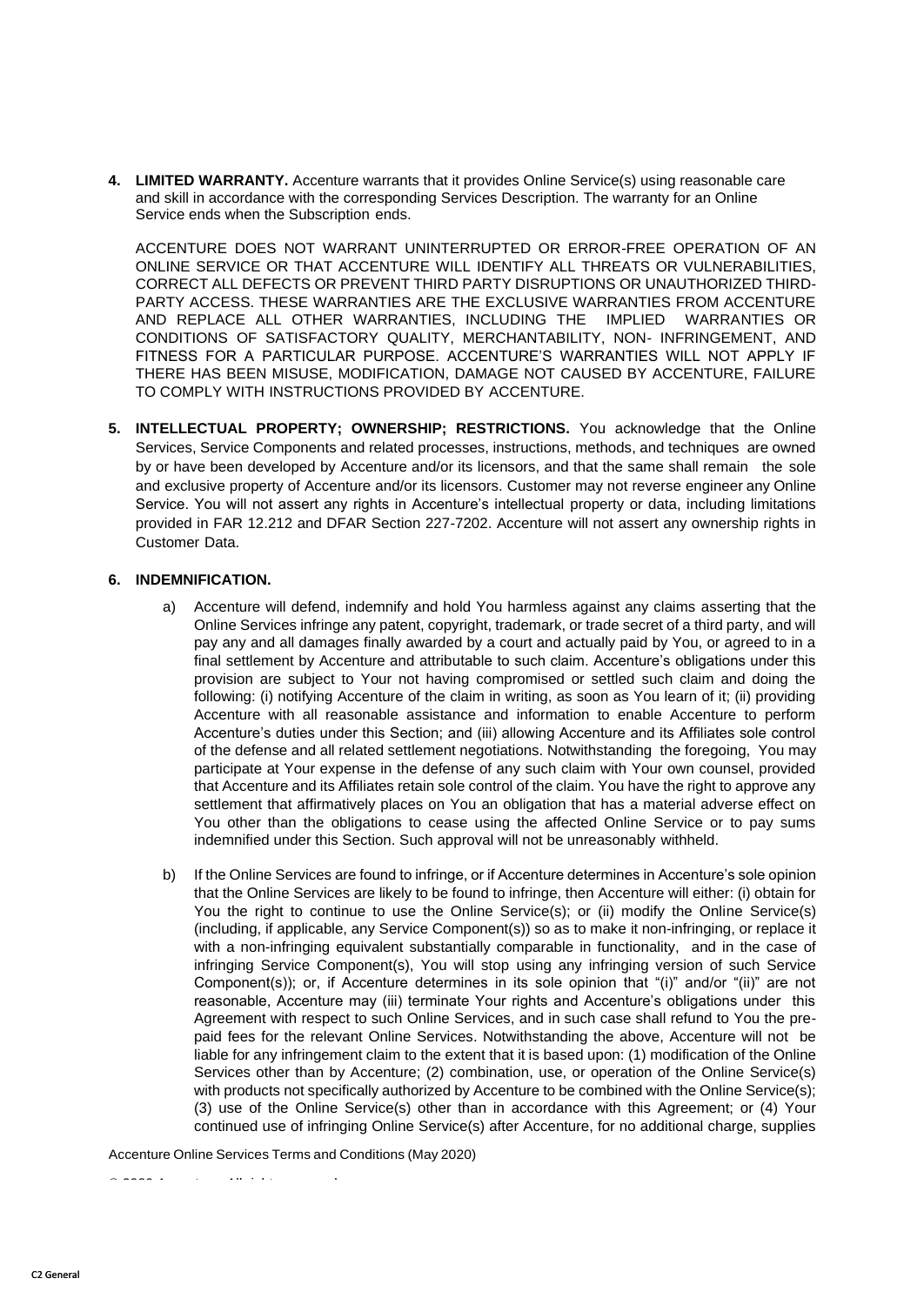or offers to supply modified or replacement non-infringing Online Service(s).

c) THIS SECTION STATES YOUR SOLE AND EXCLUSIVE REMEDY AND ACCENTURE'S SOLE AND EXCLUSIVE LIABILITY WITH RESPECT TO CLAIMS OF INFRINGEMENT OR MISAPPROPRIATION OF ANY INTELLECTUAL PROPERTY.

#### **7. CONFIDENTIALITY.**

- a) "Confidential Information" means, for purposes of this Agreement, the non-public information provided by a party ("Discloser") to the other party ("Recipient") related to the business opportunities between the parties, provided that such information is: (1) identified as confidential at the time of disclosure by the Discloser, or (2) if the initial disclosure is not in written or other tangible form, the Confidential Information will be so identified at the time of disclosure and reduced to written or other tangible form, appropriately marked and submitted by the Discloser to the Recipient as soon as reasonably practicable thereafter, but no later than thirty (30) days after disclosure. Confidential Information of Accenture shall include product architecture, product research and development plans, non-public financial data and roadmaps, whether marked as confidential or not. A Recipient may use the Confidential Information that it receives from the Discloser solely for the purpose of performing activities contemplated under this Agreement. For a period of five (5) years following the applicable date of disclosure of any Confidential Information, a Recipient will not disclose the Confidential Information to any third party. A Recipient will protect it by using the same degree of care, but no less than a reasonable degree of care, to prevent the unauthorized use, dissemination or publication as the Recipient uses to protect its own confidential information of a like nature. The Recipient may disclose the Confidential Information to its affiliates, agents and subcontractors with a need to know in order to fulfill the purpose of this Agreement, under a nondisclosure agreement at least as protective of the Discloser's rights as this Agreement.
- b) This Section imposes no obligation upon a Recipient with respect to Confidential Information which: (i) is or becomes public knowledge other than by breach of this Agreement; (ii) was in the Recipient's possession before receipt from the Discloser and was not subject to a duty of confidentiality; (iii) is rightfully received by the Recipient without any duty of confidentiality; (iv) is disclosed generally to a third party by the Discloser without a duty of confidentiality on the third party; or (v) is independently developed by the Recipient without use of the Confidential Information.
- c) The Recipient may disclose the Discloser's Confidential Information as required by law or court order provided: (1) the Recipient promptly notifies the Discloser in writing of the requirement for disclosure, if legally permissible; and (2) discloses only as much of the Confidential Information as is required.
- d) Each party will retain all right, title and interest to such party's Confidential Information. The parties acknowledge that a violation of the Recipient's obligations with respect to Confidential Information may cause irreparable harm to the Discloser for which a remedy at law would be inadequate. Therefore, in addition to any and all remedies available at law, Discloser will be entitled to seek an injunction or other equitable remedies in all legal proceedings in the event of any threatened or actual violation of any or all of the provisions. Subject to the terms of this Agreement: (i) Discloser may request the return of Confidential Information; (ii) or upon termination or completion of the Agreement or any Online Services, Recipient will either return (if technically feasible to do so) or destroy the Confidential Information and upon request of Discloser, will certify such destruction. Notwithstanding the foregoing and provided that such information is protected in accordance with the terms of this Agreement, the Recipient may continue to maintain copies of Confidential Information: (i) that is included in its data backup, which will be destroyed in accordance with the Recipient's data retention policies; or (ii) as required to comply with applicable law, which will be destroyed when such obligation is met.

#### **8. DATA PROTECTION.**

Accenture Online Services Terms and Conditions (May 2020)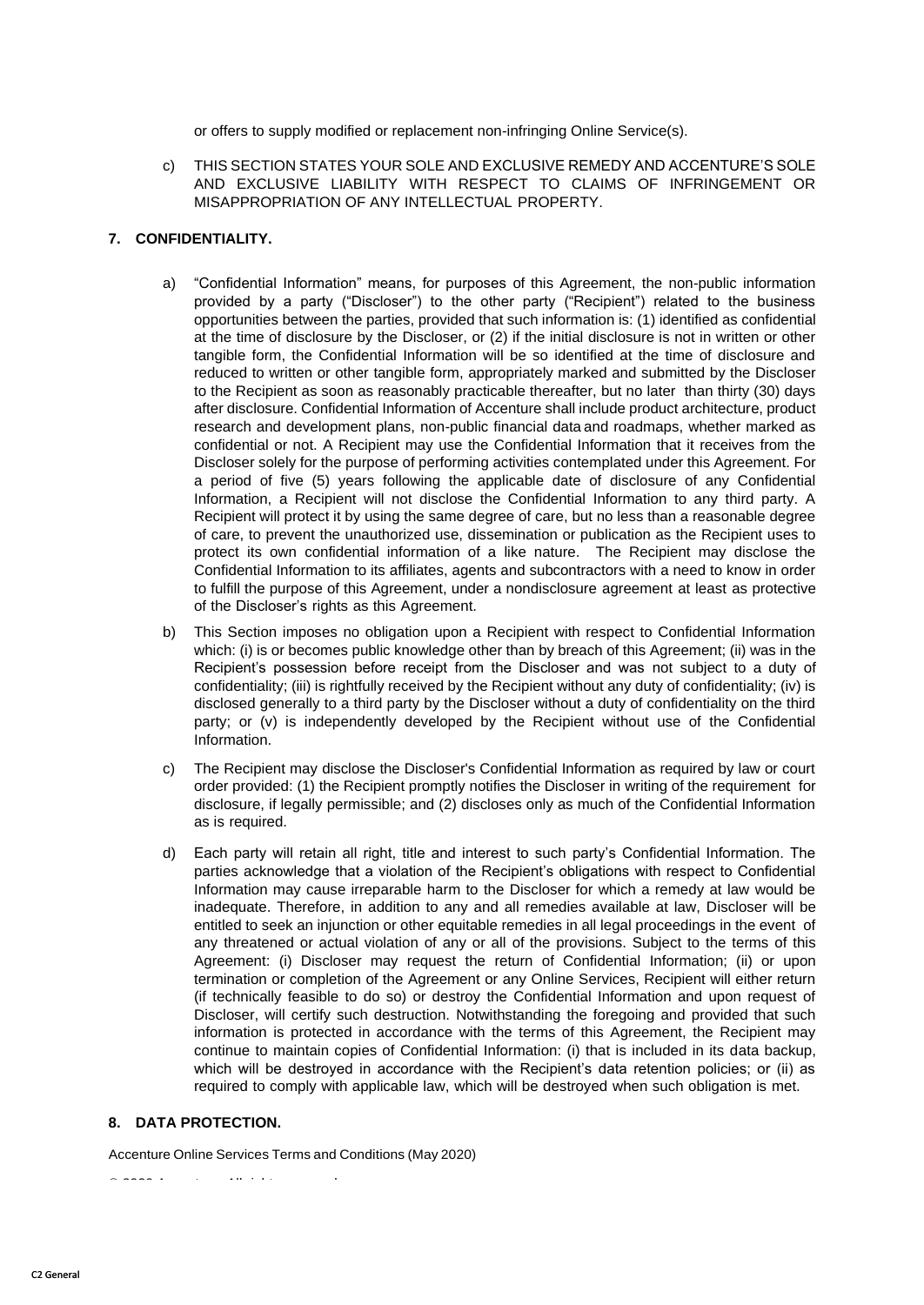#### **a) Roles of the Parties; Compliance with Data Protection Laws.**

- i Each party will comply with the requirements of the Data Protection Laws as applicable to such party with respect to the processing of the Customer Personal Data.
- ii You warrant to Accenture that You have all necessary rights to provide the Customer Personal Data to Accenture for the processing to be performed in relation to the Services and agree that You are responsible for obtaining all necessary consents, and providing all necessary notices, as required under the relevant Data Protection Laws in relation to the processing of the Customer Personal Data. If Accenture is acting as a subcontractor to You, You warrant to Accenture that Your instructions with respect to the Customer Personal Data have been authorized by the applicable data owner/controller, including the appointment of Accenture as another processor.
- iii Accenture will process the Customer Personal Data only in accordance with the terms of this Agreement, unless otherwise required by law.
- iv Accenture is a service provider and/or processor with respect to the Customer Personal Data and Customer is an owner and/or controller or processor, as applicable, of the Customer Personal Data.
- v Unless otherwise expressly agreed, (i) the subject matter and duration of the processing; (ii) the nature and purpose of the processing; and (iii) the type of personal data and categories of data subjects involved shall be described in the applicable Service Description.

### b) **Disclosure and Use of Data**.

- i When providing or making available Customer Personal Data to Accenture, You will only disclose or transmit Customer Personal Data that is necessary for Accenture to perform the applicable Services.
- ii Accenture will not:
	- A. sell any Customer Personal Data;
	- B. retain, use or disclose any Customer Personal Data for any purpose other than fulfilling its obligations and performing services in accordance with the Agreement; or
	- C. retain, use or disclose the Customer Personal Data outside the direct business relationship between Accenture and Customer, as set forth in the Agreement, unless otherwise allowed by law.
- iii Following expiration or termination of the provision of Services relating to the processing of Customer Personal Data, or at Your request, Accenture will (and will require that its subprocessors) promptly and securely delete (or return to You) all Customer Personal Data (including existing copies), unless otherwise required or permitted by applicable laws. Unless otherwise agreed, Accenture will comply with Your deletion instruction as soon as reasonably practicable and within a maximum period of 180 days.
- iv You agree that execution of the Agreement by Accenture shall be deemed to constitute any certification that is required under applicable Data Protection Law to the restrictions on sale, retention, use, or disclosure of Customer Personal Data herein.
- c) **Security of Customer Data.** Each party shall implement appropriate technical, physical and organizational security measures to safeguard Customer Personal Data from unauthorized processing or accidental loss or damage, as further described in the applicable Service Description (the "Data Safeguards"). Taking into account the ongoing state of technological development, the costs of implementation and the nature, scope, context and purposes of the processing of the Customer Personal Data, as well as the likelihood and severity of risk to individuals, Accenture's implementation of and compliance with the Data Safeguards is designed to provide a level of security appropriate to the risk in respect of the processing of the Customer Personal Data.

Accenture Online Services Terms and Conditions (May 2020)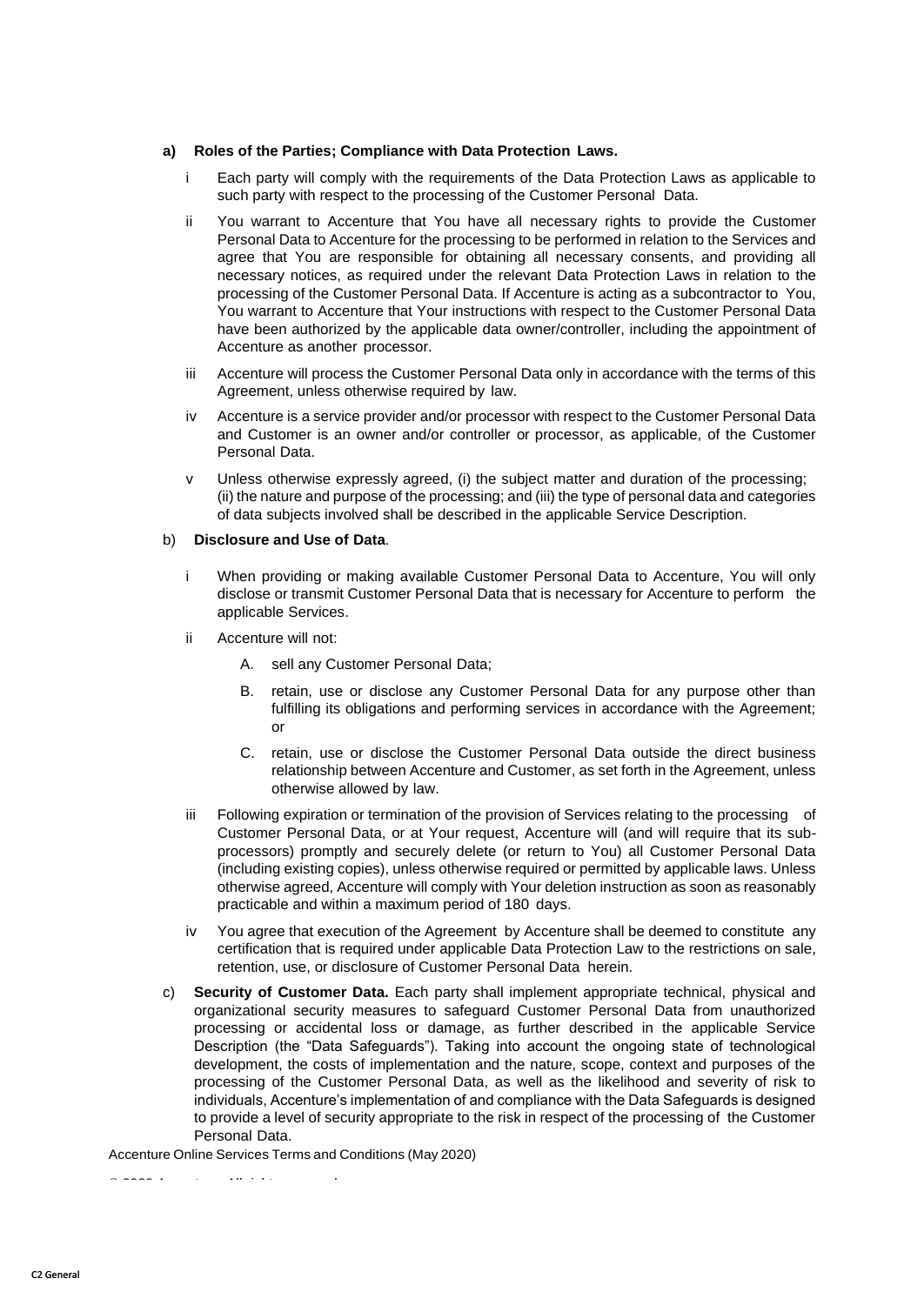#### d) **Additional Accenture Responsibilities**.

- i **Documentation, Audits and Inspections**. Accenture will make available to You information that You reasonably request to demonstrate Accenture's compliance with its obligations in this Section and will submit to Your reasonable audits and inspections in accordance with a mutually agreed process designed to avoid disruption of the Online Services and protect the confidential information of Accenture and its other clients. As required by applicable law, Accenture shall inform You if, in Accenture's opinion, any of Your audit instructions infringes upon any applicable Data Protection Law. You will be solely responsible for determining whether the Services and Accenture's Data Safeguards will meet Your needs, including with respect to any Data Protection Laws.
- ii **Data Subject and Supervisory Authority Requests**. As required by law, and taking into account the nature of the Services provided, Accenture shall provide assistance as reasonably requested:
	- A. with respect to Your obligations to respond to requests from Your data subjects as required under applicable Data Protection Laws. Accenture will not independently respond to such requests from Your data subjects, but will refer them to You, except where required by applicable Data Protection Law; and
	- B. if You need to provide information (including details of the Services provided by Accenture) to a competent supervisory authority, to the extent that such information is solely in the possession of Accenture or its Subprocessors.
- iii **Privacy / Data Protection Impact Assessments**. As required by law and taking into account the nature of the Services provided and the information available to Accenture, Accenture shall provide Your with assistance as reasonably requested with respect to Your obligations to conduct privacy / data protection impact assessments with respect to the processing of Customer Personal Data as required under applicable Data Protection Laws.
- e) **Subprocessors.** You specifically authorize the engagement of Accenture's affiliates as Subprocessors and generally authorize the engagement of other third parties as Subprocessors, including Accenture's third party cloud provider or such other third parties as listed within the applicable customer portal for the Online Services. Accenture shall contractually require (including via intra-company agreements with respect to affiliates) any such subprocessors to comply with data protection obligations that are at least as restrictive as those Accenture is required to comply with hereunder. Accenture shall remain fully liable for the performance of the Subprocessor in accordance with the terms of this Agreement. Accenture shall provide notice of any intended changes to the authorized Subprocessors and You will promptly, and in any event within 10 business days, notify Accenture in writing of any reasonable objection to such changes.

### **f) Cross-Border Transfers of Customer Personal Data.**

- i **Transfers of EEA Data.** Subject to subsection (iii) below, the parties shall rely on the EU Standard Contractual Clauses for the Transfers of Personal Data to Processors Established in Third Countries, dated 5 February 2010 (2010/87/EU) as amended from time to time (the "EU Standard Contractual Clauses") to protect Customer Personal Data being transferred from a country within the European Economic Area to a country outside the European Union not recognized by the European Commission as providing an adequate level of protection for personal data. Where the transfer relies on the EU Standard Contractual Clauses, You, acting as data exporter, shall execute, or shall procure that the relevant Customer entities execute, such EU Standard Contractual Clauses with the relevant Accenture entity or a thirdparty entity, acting as a data importer.
- **ii Transfers of non-EEA Data.** Subject to section (iii) below, in the event that Customer Personal Data is to be transferred from a country not within the European Economic Area to any other country in connection with the provision of Online Services under this Agreement, where required by applicable Data Protection Law, the parties shall enter into a data transfer

Accenture Online Services Terms and Conditions (May 2020)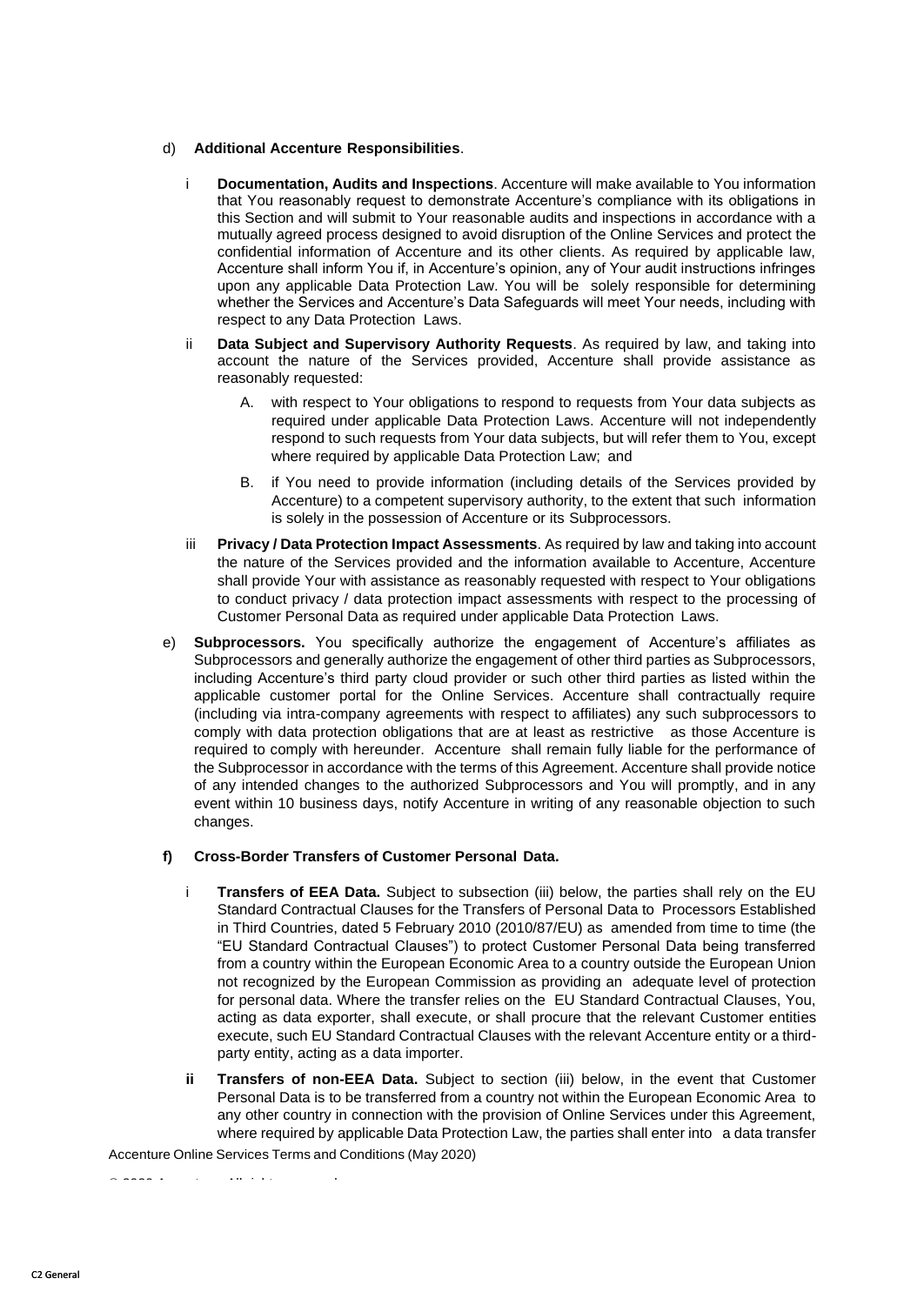agreement to ensure the Customer Personal Data are adequately protected. You, acting as data exporter, shall execute, or shall procure that the relevant Customer entities execute, such Data Transfer Agreement, with the relevant Accenture entity or a third-party entity, acting as a data importer**.**

- iii **Accenture BCR-P.** If and when Accenture is authorized for Binding Corporate Rules for Processors, the parties shall rely on such Binding Corporate Rules for Processors to cover any cross-border transfer of Customer Personal Data to Accenture, provided that Accenture (i) maintains and extends the applicable authorization of its Binding Corporate Rules for Processors for the duration of the applicable Online Service; (ii) promptly notifies You of any subsequent material changes in such authorization; and (iii) downstreams all of its applicable data protection obligations under its Binding Corporate Rules for Processors to Subprocessors by entering into appropriate onward transfer agreements with any such Subprocessors.
- g) **Information Security Incidents.** Accenture shall maintain procedures to detect and respond to Information Security Incidents. If an Information Security Incident occurs which may reasonably compromise the security or privacy of Customer Personal Data, Accenture will promptly notify You without undue delay. Accenture will cooperate with You in investigating the Information Security Incident and, taking into account the nature of the Online Services provided and the information available to Accenture, provide assistance to You as reasonably requested with respect to Your breach notification obligations under any applicable Data Protection Laws.
- h) **Use of Business Contact Information.** Each party consents to the other party using its Business Contact Information for contract management, payment processing, service offering, and business development purposes related to the Agreement and such other purposes as set out in the using party's global data privacy policy (copies of which shall be made available upon request). For such purposes, and notwithstanding anything else set forth in this Agreement with respect to Customer Personal Data in general, each party shall be considered a data controller with respect to the other party's Business Contact Information and shall be entitled to transfer such information to any country where such party's global organization operates.
- i) **Changes in Laws.** In the event of (i) any newly enacted Data Protection Law, (ii) any change to an existing Data Protection Law (including generally-accepted interpretations thereof), (iii) any interpretation of a new or existing Data Protection Law by Customer, or (iv) any material new or emerging cybersecurity threat, which individually or collectively requires a change in the manner by which Accenture is delivering the Services to Customer, the parties shall agree upon how Accenture's delivery of the Services will be impacted and shall make equitable adjustments to the terms of the Agreement and the Services.

# **9. LIMITATION OF LIABILITY.**

- a) Nothing in this Agreement shall exclude or limit: (i) Accenture's liability for death or personal bodily injury to the extent caused by its negligence; (ii) Accenture's indemnification obligations outlined in Section 8; or (iii) any other liability which cannot be excluded by law.
- b) TO THE MAXIMUM EXTENT PERMITTED BY APPLICABLE LAW AND REGARDLESS OF WHETHER ANY REMEDY SET FORTH IN THIS AGREEMENT FAILS OF ITS ESSENTIAL PURPOSE, IN NO EVENT WILL ACCENTURE OR ITS LICENSORS BE LIABLE TO CUSTOMER, WHETHER IN CONTRACT, TORT (INCLUDING NEGLIGENCE) OR OTHERWISE, FOR (I) ANY COSTS OF PROCUREMENT OF SUBSTITUTE OR REPLACEMENT GOODS AND SERVICES, LOSS OF PROFITS, DIMINUTION IN STOCK PRICE OR REPUTATIONAL HARM, LOSS OF OR CORRUPTION TO DATA, BUSINESS INTERRUPTION, LOSS OF PRODUCTION, LOSS OF REVENUES, LOSS OF CONTRACTS, LOSS OF GOODWILL, ANTICIPATED SAVINGS, WASTED MANAGEMENT AND STAFF TIME; WHETHER (IN ANY SUCH CASE) ARISING DIRECTLY OR INDIRECTLY OUT OF THIS AGREEMENT OR USE OF THE ONLINE SERVICES, AND WHETHER OR NOT ACCENTURE OR ITS LICENSORS HAVE BEEN ADVISED SUCH DAMAGES OR LOSSES MIGHT OCCUR;

Accenture Online Services Terms and Conditions (May 2020)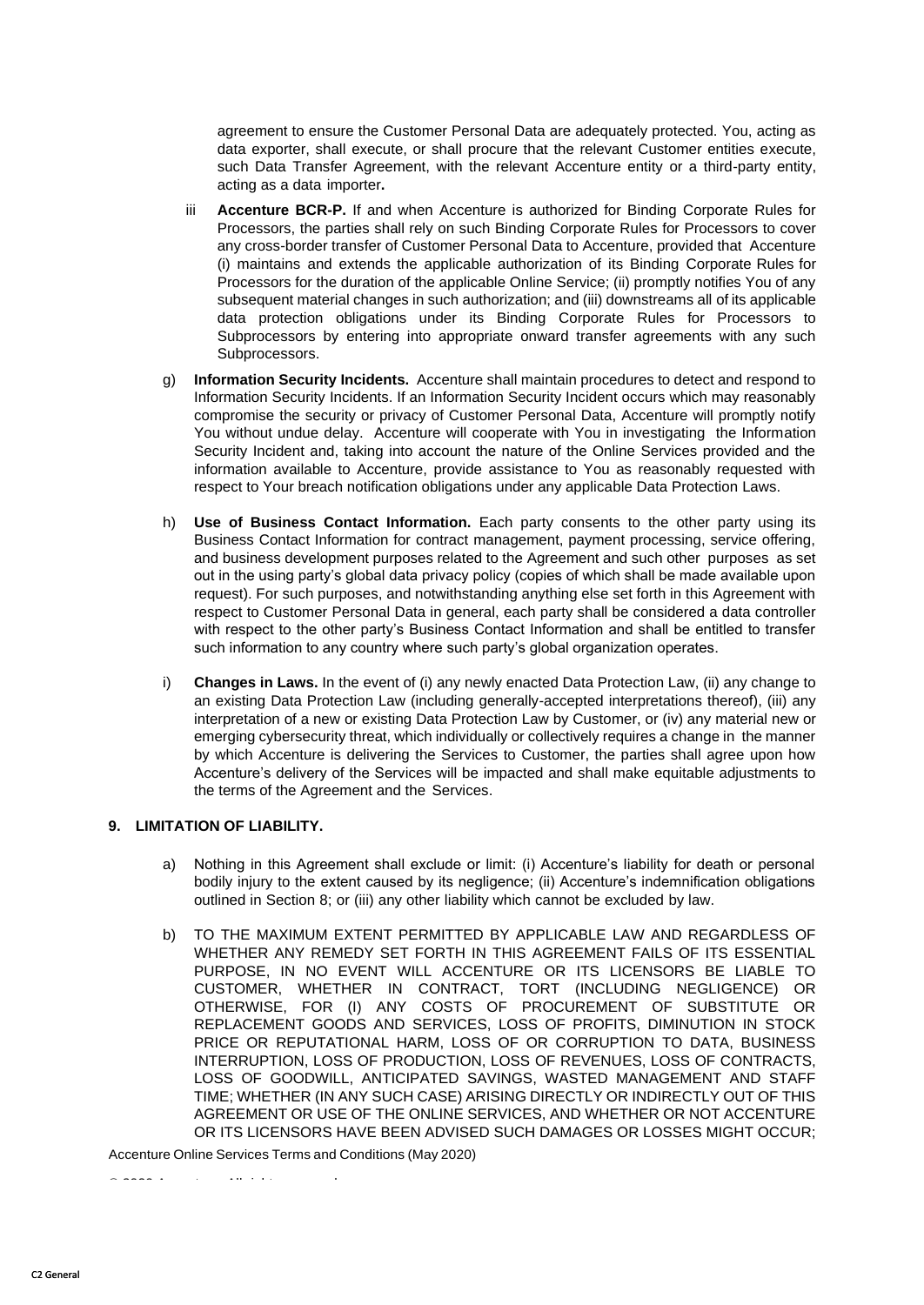OR (II) ANY OTHER SPECIAL, CONSEQUENTIAL, INCIDENTAL OR INDIRECT DAMAGES.

- c) SUBJECT TO SECTIONS A) AND B), TO THE EXTENT PERMITTED BY APPLICABLE LAW, ACCENTURE'S OR LICENSOR'S TOTAL AGGREGATE LIABILITY FOR ALL CLAIMS ARISING UNDER OR IN CONNECTION WITH THIS AGREEMENT WHETHER IN CONTRACT, TORT (INCLUDING NEGLIGENCE), STATUTE OR OTHERWISE, REGARDLESS OF THE THEORY OF LIABILITY, IS LIMITED TO THE GREATER OF THE FEES ACTUALLY PAID OR PAYABLE FOR THE ONLINE SERVICE GIVING RISE TO THE CLAIM DURING THE TWELVE (12) MONTHS BEFORE THE CAUSE OF ACTION AROSE.
- **10. VERIFICATION.** No more than one (1) time per calendar year, Accenture may conduct a verification to confirm the quantity of Your use and compliance with restrictions under this Agreement. Upon thirty (30) days' written notice, You agree to provide Accenture with information reasonably required to support this verification. In addition to information provided by You, Accenture may conduct the verification through analysis of collected data and on-site review of Your records. On-site reviews will be i) at Accenture's expense, and ii) during Your normal business hours. Accenture may engage a third- party to complete the verification. Neither Accenture nor any third-party will require direct access Your computing systems. Accenture will provide You with a verification report with details on any non- compliance and the corresponding purchase required to resolve any non-compliance. You agree to contact Your reseller or Accenture within thirty (30) days of receipt of the verification report to receive a quote and complete the required purchase. Accenture will require the order to include, as applicable, Service fees, reinstatement costs, and interest. Interest is at the rate of one and one-half percent (1.5%) per month or the highest interest rate allowed by law, whichever is lower, from the date on which any amount became due. Previously agreed upon discounts will not apply to compliance orders.
- **11. TRIAL SERVICES.** If You are provided any Online Service for trial purposes, the trial period will commence on the date that You are notified by Accenture that the Online Service(s) has been provisioned and will continue for the time specified by Accenture, but not to exceed sixty (60) days. At any time prior to the commencement of the trial period or during the trial period, Accenture may, in its sole discretion, decline or discontinue provision of the Online Service(s) and terminate the trial with immediate effect. Once the trial period has commenced, You may terminate the trial and Accenture's provision of the Online Service upon three (3) calendar days' prior written notice to Accenture. After the trial period expires, You may request to continue using the Online Service(s) only upon purchase of a Subscription via an Order Confirmation. During the trial period the Online Service is provided "AS IS" and technical support is not included. All other terms and conditions of this Agreement shall otherwise apply.

#### **12. GENERAL.**

- (a) Accenture is an independent contractor and shall not be deemed Your employee or agent.
- (b) Accenture has the right to subcontract the performance of the Online Services to its Affiliates or third parties, provided that Accenture remains responsible for the contractual obligations according to the Agreement.
- (c) All notices, except for cancellation of Services, will be in writing and addressed to the receiving party's current business contact, as stated in the Order Confirmation, with a cc: to the General Counsel/Legal Department of the receiving party or as updated by either party in writing. Notices shall be effective upon receipt and shall be deemed received as follows: (i) if personally delivered by courier, when delivered, or (ii) if mailed by first class mail, or the local equivalent, on the fifth business day after posting with the proper address, or (iii) if delivered by overnight mail, on the first business day after delivery at proper address.
- (d) You may not assign the rights granted under the Agreement, in whole or in part and whether by operation of contract, law or otherwise, without Accenture's prior written consent. Such consent will not be unreasonably withheld or delayed.

Accenture Online Services Terms and Conditions (May 2020)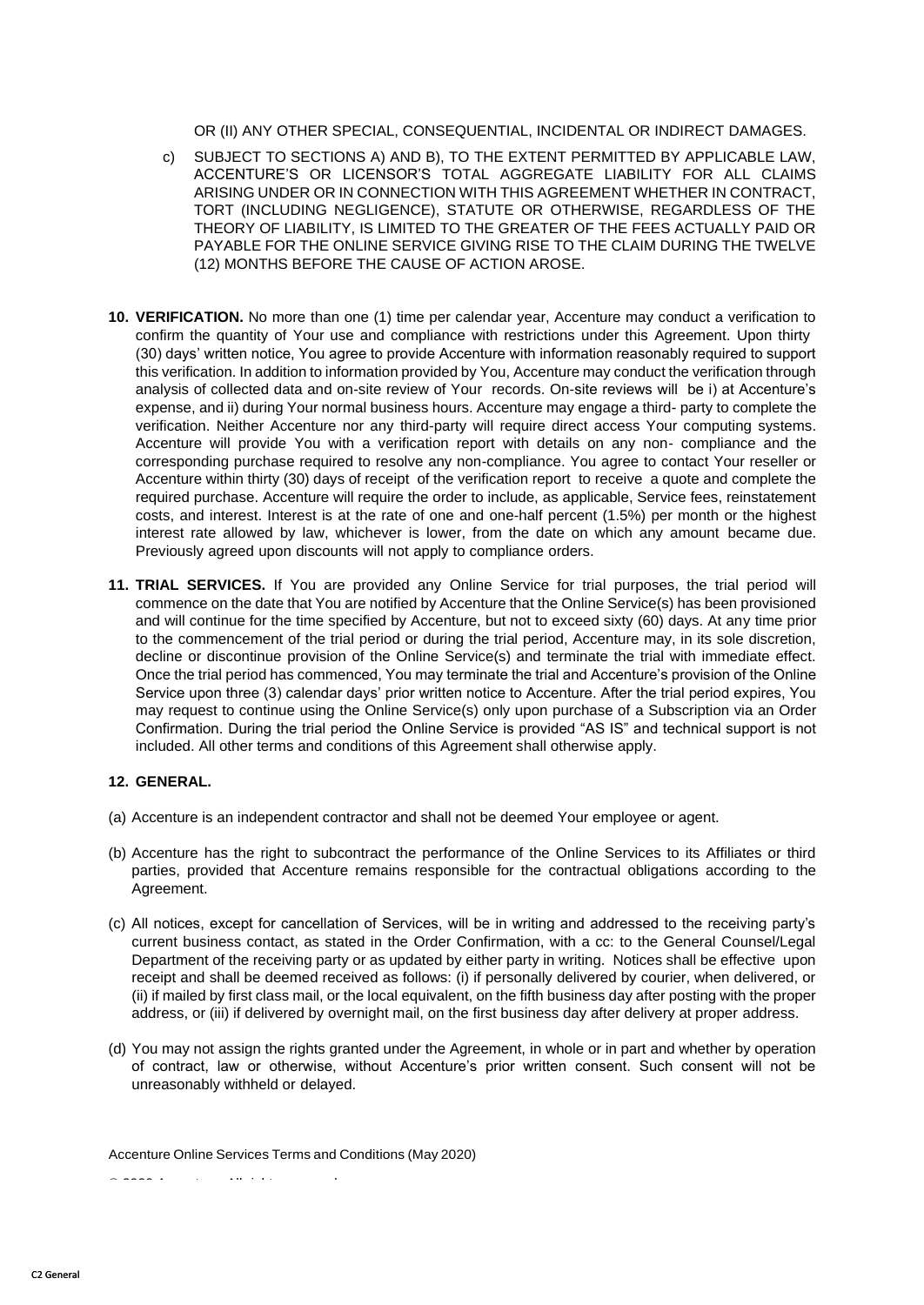- (e) Neither Party will be liable for any delays or failures to perform due to causes beyond that Party's reasonable control (including a force majeure event). Without limiting the foregoing, to the extent Customer fails to perform any of its responsibilities described in the Agreement, Accenture shall be excused from failure to perform any affected obligations under the Agreement and, in the event of delay, be entitled to a reasonable extension of time considering the particular circumstances, and a reasonable reimbursement of cost. Each Party will notify the other as promptly as practicable after becoming aware of the occurrence of any such condition.
- (f) The Agreement shall be governed by and construed in accordance with the laws of the State of New York and the United States unless otherwise set forth in the Rider attached hereto, as applicable, or the Order Confirmation. The Parties will make good faith efforts to resolve within 30 days any dispute in connection with the Agreement by escalating it to higher levels of management. In the event that You fail to pay, when due, an amount equal or greater to two months' average fees under any Order Confirmation, then Accenture will be permitted to suspend performance until such time as the matter in dispute is resolved. Any dispute relating to the Agreement must be filed in state or federal courts of New York.
- (g) If any provision of the Agreement is found partly or wholly illegal or unenforceable, such provision will be enforced to the maximum extent permissible, and the legality and enforceability of the other provisions will remain in full force and effect. A waiver of any breach or default under the Agreement will not constitute a waiver of any other right for subsequent breach or default. No person other than a party to the Agreement will be entitled to enforce any term of it except as expressly provided in the Agreement.
- (h) Each Party will retain responsibility for compliance with all laws and regulations applicable to their respective businesses. Each Party will comply with U.S. export control and sanctions laws with respect to the export or re-export of United States origin goods, software and technical data, or the direct product of the same, which includes abiding by all such regulations in respect of all information supplied by or on behalf of the other Party. Prior to providing Accenture any goods, software or technical data subject to export controls, You will provide written notice specifying the nature of the controls and any relevant export control classification numbers.
- (i) Any provision of the Agreement, which is intended to survive expiration or termination will survive, including, without limitation, confidentiality, restrictions on use of intellectual property, indemnity, limitations on liability and disclaimers of warranties and damages, governing law, and Your payment obligations accrued prior to termination.
- (j) The terms of this Agreement are the complete and exclusive agreement between the parties with respect to the subject matter of this Agreement, and supersedes any previous or contemporaneous agreement, proposal, commitment, representation, or other communication whether oral or written between the Parties regarding such subject matter. Neither party shall rely on any pre-contractual statements or representations not included in this Agreement. These terms and conditions prevail over any conflicting terms contained in the applicable Service Description. The Agreement prevails over any conflicting or additional terms of any purchase order, ordering document, acknowledgement or confirmation or other document issued by You, even if signed and returned. If this Agreement is translated in any language other than the English language, and in the event of a conflict between the English language version and the translated version, the English language version shall prevail in all respects.

### END OF ONLINE SERVICES TERMS AND CONDITIONS

Accenture Online Services Terms and Conditions (May 2020)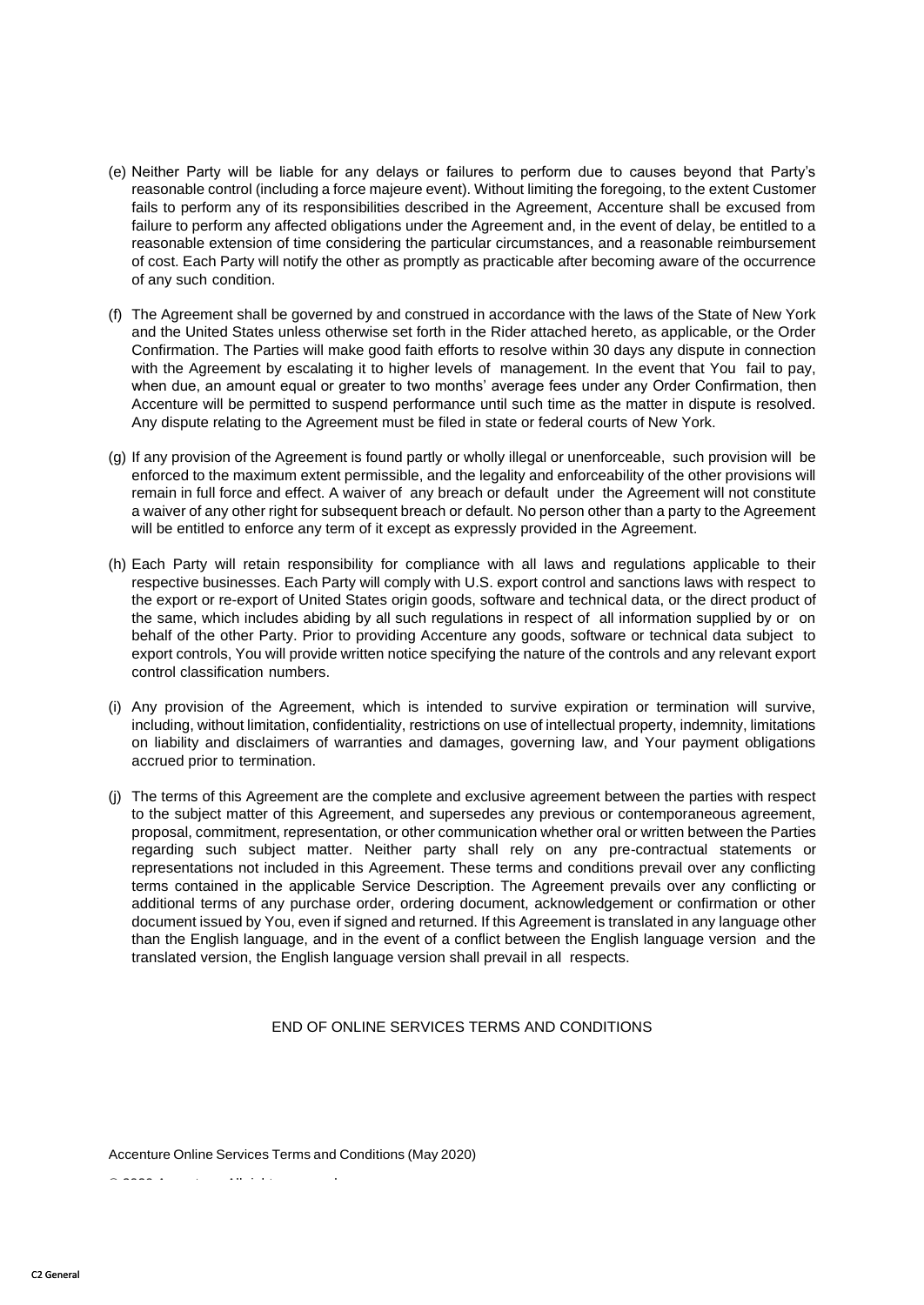#### **RIDER TO THE ONLINE SERVICES TERMS AND CONDITIONS**

This rider is attached to and hereby made part of the Online Services Terms and Conditions (the "Rider"). The Rider is hereby amended to reflect certain local law changes as set forth herein to the extent applicable to Services based on the Accenture contracting entity set out in the Order Confirmation. The terms of the Rider do not apply to contracts with Accenture LLP ("**LLP**") or Accenture International Limited ("**AIL**"), which shall be governed by the Agreement.

For contracts other than with LLP and AIL, if Your Order Confirmation indicates that You are contracting with one of the Accenture entities below, then the terms of this Rider apply to comply with respective local law, as applicable. If You are contracting with an Accenture entity not listed below, other than LLP and AIL, then such local law amendments will be addressed in Your Order Confirmation.

# **AUSTRALIA – Accenture Australia Pty Ltd.**

### **1. DEFINITIONS**.

Section 1 (c) is amended to replace "authorizes" with "authorises";

Section 1 (e) is amended to add "the Privacy Act 1988 (Cth) (Australia)" after "as applicable," and prior to "EU General Data Protection Regulation 2016/679 ("GDPR")"

#### **2. INVOICES; FEES; PAYMENT; TAXES**.

Section 5 (c) is deleted in its entirety and replaced with the following:

**"**c) **Taxes**. You are responsible for all taxes, including, but not limited to, sales, use, excise, valueadded, business, service, goods and services ("GST"), consumption, entity level withholding, and other similar taxes or duties, including taxes incurred on transactions between and among Accenture, its affiliates, and third party subcontractors, customs duties, import fees or other similar charges, and all other mandatory payments imposed by government entities with respect to the Online Services or other items provided under this Agreement, excluding tax imposed on Accenture's net income and withholding taxes. Accenture will invoice applicable taxes as a separate line item. All GST assess on the provision of the Online Services or on Fees (including the reimbursement of expenses) will be included as an additional charge in an invoice that satisfies the requirements for a "tax invoice" under the relevant GST legislation. If a transaction is exempt from tax, You will provide Accenture with a valid exemption certificate or other evidence of such exemption in a form acceptable to Accenture in advance of the applicable invoice date. If You are required by law to withhold any tax from your payment to Accenture, You will provide Accenture with original or certified copies of all tax payment receipts or other evidence of payment of taxes by You with respect to transactions under this Agreement. If You fail to provide Accenture with such tax payment receipts, if applicable, then You will reimburse Accenture for any fines, penalties, taxes and other governmental agency charges resulting from such failure."

### **3. LIMITED WARRANTY**. Section 6

is amended as follows:

Add the following after the second sentence in the first paragraph:

Accenture Online Services Terms and Conditions (May 2020)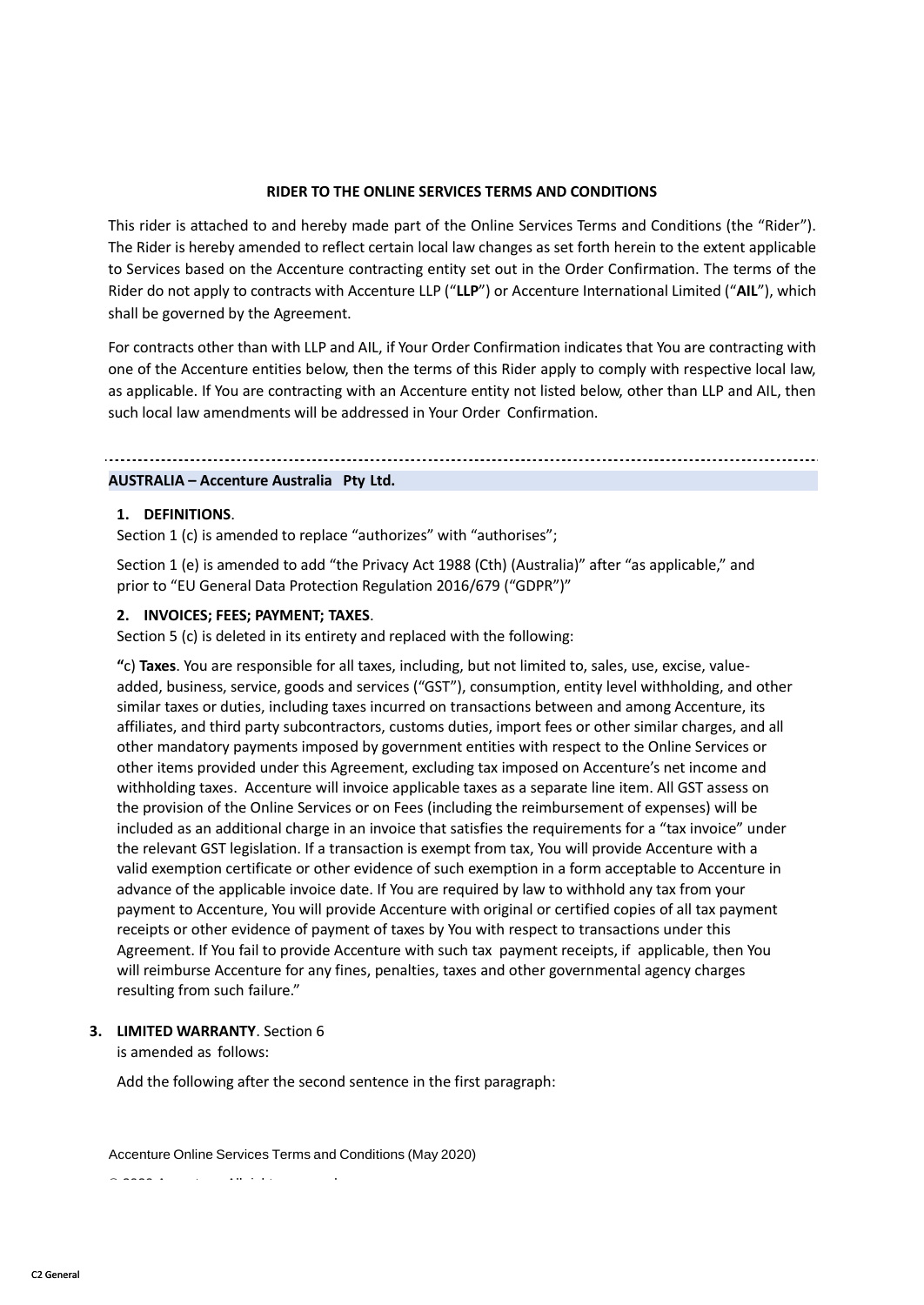"Nothing in the Agreement limits the application of the Australian Consumer Law contained in the Competition and Consumer Act 2010 or any equivalent ("ACL"). To the extent legally able to do so, Accenture limits is liability under the ACL to, at Accenture's option, replacing or repairing the relevant Deliverable or reperforming the relevant Services.";

Add the following at the beginning of the second sentence in the second paragraph:

"TO THE EXTENT PERMISSIBLE BY LAW (INCLUDING THE ACL),"

### **4. INDEMNIFICATION**.

Section 8 (a) is amended to add "Australian" prior to "patent" and "trademark" in the first sentence

### **5. LIMITATION OF LIABILITY**.

Section 11 (b) (II) is amended to add "PUNITIVE," after "SPECIAL," and prior to "CONSEQUENTIAL"

### **6. GENERAL**.

Section 15 (c) (ii) is deleted in its entirety and replaced with the following:

"(ii) if mailed in Australia for delivery, or the local equivalent, on the third business day after posting into the Australian mail with the proper address,";

Section 15 (f) is deleted in its entirety and replaced with the following:

"(f) The Agreement shall be governed by and construed in accordance with the laws of the State of New South Wales, Australia each Party irrevocably submits to the jurisdiction of courts in the State of New South Wales . The Parties will make good faith efforts to resolve within 30 days any dispute in connection with the Agreement by escalating it to higher levels of management. In the event the Parties fail to resolve the matter within this time, the dispute must then be referred to mediation with the Australian Disputes Centre ("ADC"). The dispute referred to the ADC for mediation must be heard by the ADC as soon as possible. The Parties agree to adhere to the procedures set out in this Section 14(f) before enforcing any other rights permitted by law in the resolution of any disputes under the Agreement. This Section shall not apply to any claim for urgent interlocutory relief.

### **HONG KONG – Accenture Company Limited**

### **1. INDEMNIFICATION**.

Section 8 (a) is amended to delete "patent" in the in the first sentence

### **2. GENERAL**.

Section 15 (f) is amended as follows:

In the first sentence "State of New York and the United States" is deleted and replaced with "Hong Kong SAR";

In the last sentence "state or federal courts of New York" is deleted and replaced with "the courts of Hong Kong SAR"

**INDIA – Accenture Solutions Private Limited**

### **1. DEFINITIONS**.

Section 1 (e) is deleted in its entirety and replaced with the following:

Accenture Online Services Terms and Conditions (May 2020)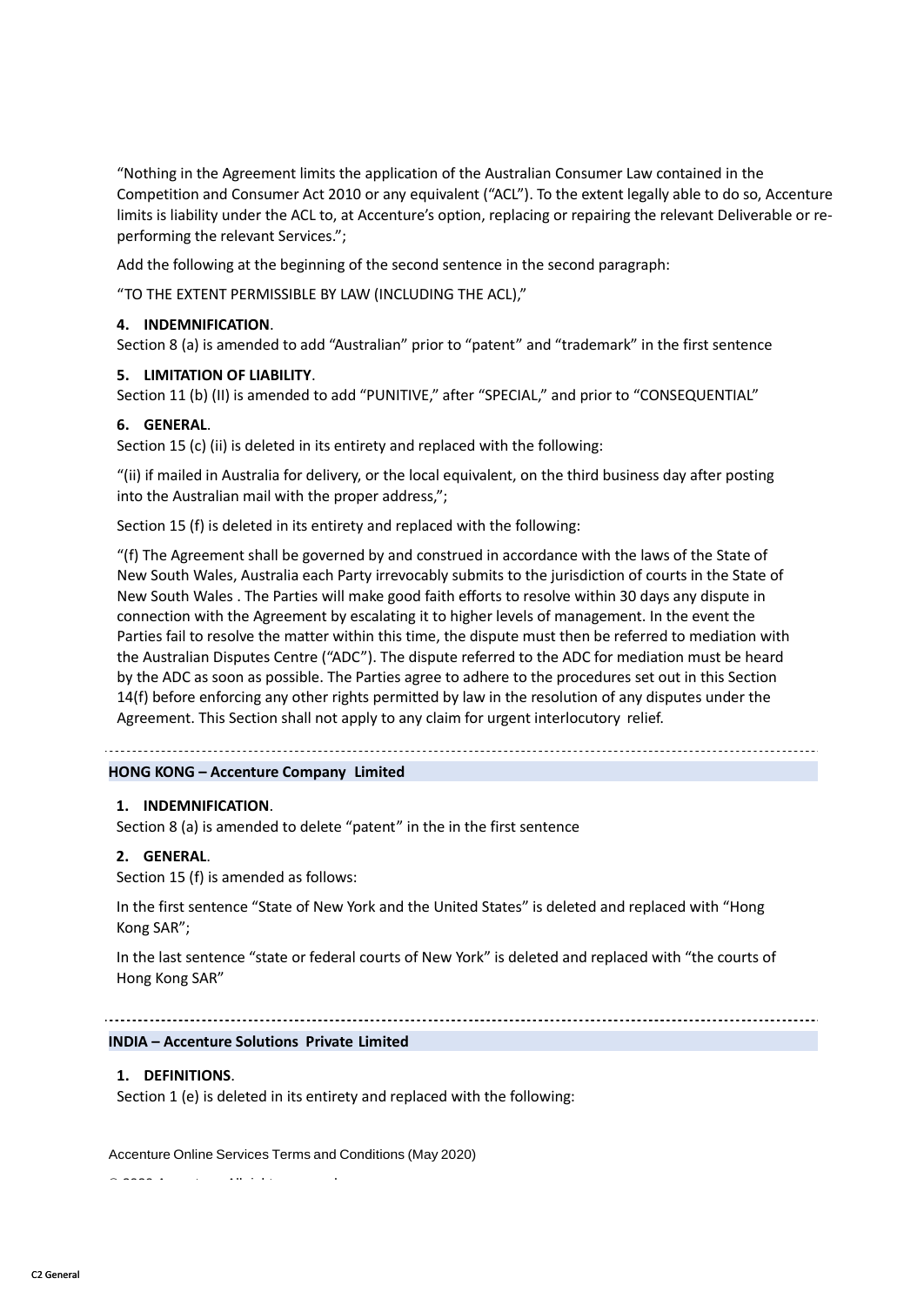"e) "**Data Protection Laws**" means all applicable data protection and privacy Laws that apply to the processing of personal data for a particular Online Service, including, as applicable, for India, the Information Technology Act, 2000 ('Privacy Act') which contains specific provisions intended to protect electronic data (including non-electronic records or information that have been, are currently or are intended to be processed electronically), and the Information Technology (Reasonable Security Practices and Procedures and Sensitive Personal Data or Information) Rules ('Privacy Rules') 2011 and the EU General Data Protection Regulation 2016/679 ("GDPR"), the Federal Data Protection Act of 19 June 1992 (Switzerland), the [UK Data Protection Law post-Brexit], and any US state or federal Laws or regulations relating to the collection, use, disclosure, security or protection of personal data, or to security breach notification, e.g., the California Consumer Privacy Act of 2018 ("CCPA")."

### **2. INVOICES; FEES; PAYMENT; TAXES**.

Section 5 (c) is deleted in its entirety and replaced with the following:

**"**c) **Taxes**. You are responsible for all taxes, goods and services tax, including taxes incurred on transactions between and among Accenture, its Affiliates, and third-party subcontractors to the extent applicable to the transactions under this Agreement, customs duties, import fees or other similar charges, and all other mandatory payments imposed by government entities with respect to the Online Services or other items provided under this Agreement, excluding tax imposed on Accenture's net income and withholding taxes. Accenture will invoice applicable taxes as a separate line item. If a transaction is exempt from tax, You will provide Accenture with a valid exemption certificate or other evidence of such exemption in a form acceptable to Accenture in advance of the applicable invoice date. The Place of Supply is as set out in the Order Confirmation. Accenture will raise the invoice and apply GST based on the Place of Supply If You are required by law to withhold any tax from your payment to Accenture, You will provide Accenture with original or certified copies of all tax payment receipts or other evidence of payment of taxes by You with respect to transactions under this Agreement. If You fail to provide Accenture with such tax payment receipts, if applicable, then You will reimburse Accenture for any fines, penalties, taxes and other governmental agency charges resulting from such failure."

# **3. GENERAL**.

Section 15 (f) is amended as follows:

In the first sentence "State of New York and the United States" is deleted and replaced with "India";

In the last sentence "state or federal courts of New York" is deleted and replaced with "courts of New Delhi, India"

### **JAPAN – Accenture Japan Ltd**

### **1. DEFINITIONS**.

Section 1 (e) is deleted in its entirety and replaced with the following:

"e) "**Data Protection Laws**" means all applicable data protection and privacy Laws that apply to the processing of personal data for a particular Online Service, including, as applicable, the EU General Data Protection Regulation 2016/679 ("GDPR"), the Federal Data Protection Act of 19 June 1992 (Switzerland), the [UK Data Protection Law post-Brexit], any US state or federal Laws or regulations relating to the collection, use, disclosure, security or protection of personal data, or to security breach

Accenture Online Services Terms and Conditions (May 2020)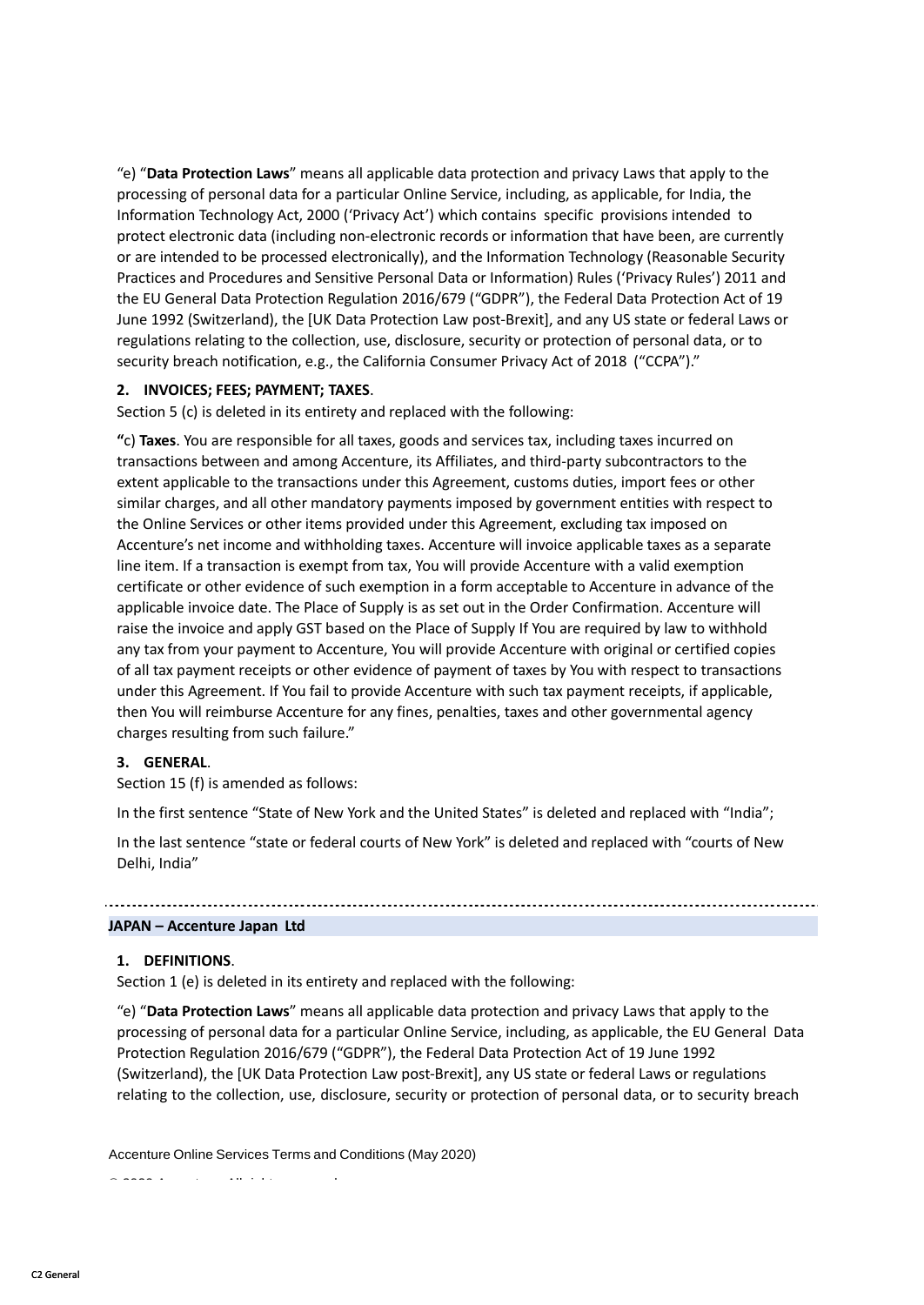notification, e.g., the California Consumer Privacy Act of 2018 ("CCPA"), and the Act on the Protection of Personal Information (Act No. 57 of May 30, 2003, Japan)."

### **2. INVOICES; FEES; PAYMENT; TAXES**.

Section 5 (b) (i) is deleted in its entirety and replaced with the following:

"(i) charge interest on such overdue sum on a day to day basis from the due date until paid in full the lesser of 14.6% per year or the maximum rate permitted by applicable law"

### **3. VERIFICATION**.

Section 13 is amended to delete and replace the second to last sentence in its entirety with the following:

"Interest is at the rate of 14.6% per year or the highest interest rate allowed by law, whichever is lower, from the date on which any amount became due."

### **4. GENERAL**.

Section 15 (f) is amended as follows:

In the first sentence "State of New York and the United States" is deleted and replaced with "Japan";

In the last sentence "state or federal courts of New York" is deleted and replaced with "Tokyo District Court"

#### 

### **SINGAPORE – Accenture Pte Ltd**

### **1. GENERAL**.

Section 15 (f) is amended as follows:

In the first sentence "State of New York and the United States" is deleted and replaced with "Republic of Singapore";

In the last sentence "state or federal courts of New York" is deleted and replaced with "the courts of the Republic of Singapore"

### **UNITED KINGDOM – Accenture (UK) Limited**

### **1. DEFINITIONS**.

Section 1 (e) is deleted in its entirety and replaced with the following:

"e) "**Data Protection Laws**" means all applicable data protection and privacy Laws that apply to the processing of personal data for a particular Online Service, including, as applicable, the EU General Data Protection Regulation 2016/679 ("GDPR"), the Federal Data Protection Act of 19 June 1992 (Switzerland), the Data Protection Act 2018 and any other applicable laws relating to the processing of Personal Data and data privacy in the United Kingdom, and any US state or federal Laws or regulations relating to the collection, use, disclosure, security or protection of personal data, or to security breach notification, e.g., the California Consumer Privacy Act of 2018 ("CCPA").

### **2. GENERAL**.

Section 15 (f) is amended as follows:

The first sentence is deleted in its entirety and replaced with the following:

Accenture Online Services Terms and Conditions (May 2020)